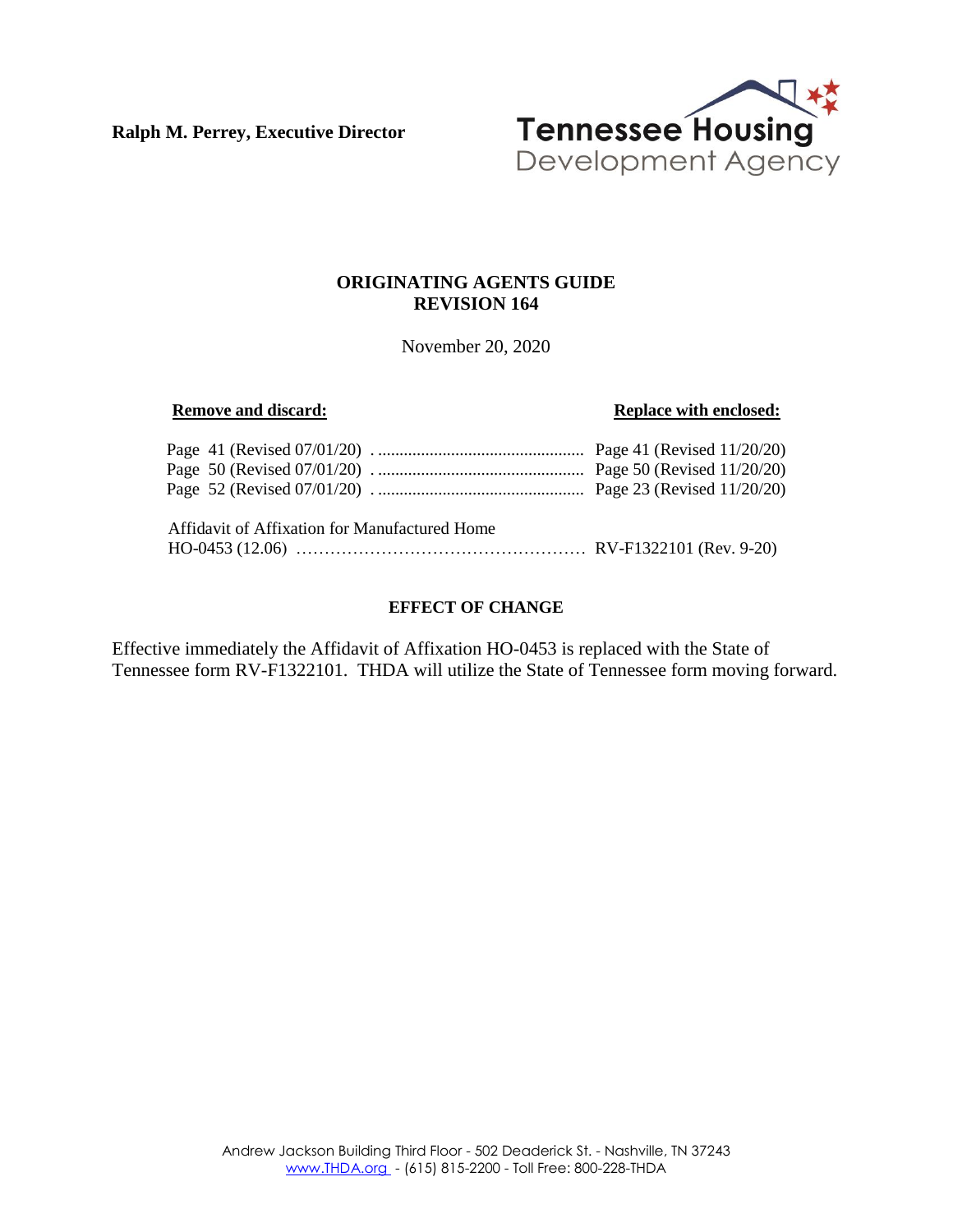#### **B. Qualifying Spouse**

Applications involving married applicants require that both spouses meet the first-time homebuyer eligibility, except in Targeted Areas or if eligible for a veteran's exemption.

A non-qualifying spouse must sign the Deed of Trust.

#### **C. Rescission**

THDA cannot fund or purchase a loan that is closed with a Three-day Right of Rescission.

#### **D. Net Funds "To Borrower"**

A borrower cannot receive any funds from the closing that exceed amounts that they paid in advance from their personal funds for earnest money, appraisal fees, credit report fees, and homebuyer education counseling. If a grant from an entity other than THDA is included in the transaction, coordinate this subject with the grant provider. Borrowers using Great Choice Plus assistance cannot receive any funds at closing from the assistance provided.

There are circumstances that arise at the closing table that cause excessive cash back to the borrower. In these situations, THDA will allow a principal reduction to cure the issue.

## **E. Original Certificate of Title or Original Manufactured Certificate (MCO) of Origin (Manufactured Home)**

If the seller of the subject property has a mortgage on the property and the lien holder is in possession of the original title or MCO and will not release it until their loan is paid off, the original Certificate of Title with any lien noted thereon having been marked released, or Manufactured Certificate of Origin ("MCO"), in the name of the seller of the subject property or having been endorsed to the seller MUST be provided to THDA with the closing documents. If the Manufactured Home consists of more than one (1) unit, you will need to provide the title or "MCO" for each unit. THDA will not purchase the loan until we receive the original certificate of Title or original MCO.

#### **F. Affidavit of Affixation (Manufactured Home)**

An Affidavit of Affixation is required on all manufactured home loans. It is sent to the State of Tennessee and utilized when de-titling manufactured homes, therefore, the owner of record must sign the Affidavit. If de-titling is taking place prior to closing, the seller would execute the document. If de-titling is taking place after closing, being handled on behalf of the new borrower, it must be executed by the buyer and must be recorded as a separate document. It cannot be recorded with or attached to the Deed of Trust. State of Tennessee's Affidavit of Affixation (RV-F1322101) is to be used unless the Settlement Agent uses an Affidavit of Affixation that meets the statutory requirement of TCA Section 55-3-138.

## **G. Warranty Deed**

A copy of the Warranty Deed (certified copy of recorded Warranty Deed if Manufactured Home) to the subject residence must be provided to THDA in the Closed Loan Submission package.

## **7.6 CLOSING COSTS**

## **Closing Costs and Fees a THDA Borrower May Pay**

1. The borrower may pay any and all reasonable and customary fees and costs normally charged in the market place. However, Section A., Page 2 of the Loan Estimate/Closing Disclosure cannot exceed \$1,400 for all Origination Charges. If THDA, in its sole discretion, determines that the borrower has been charged a fee that is exorbitant or not customarily charged in the market place, the Originating Agent will be required to refund these fees to the borrower.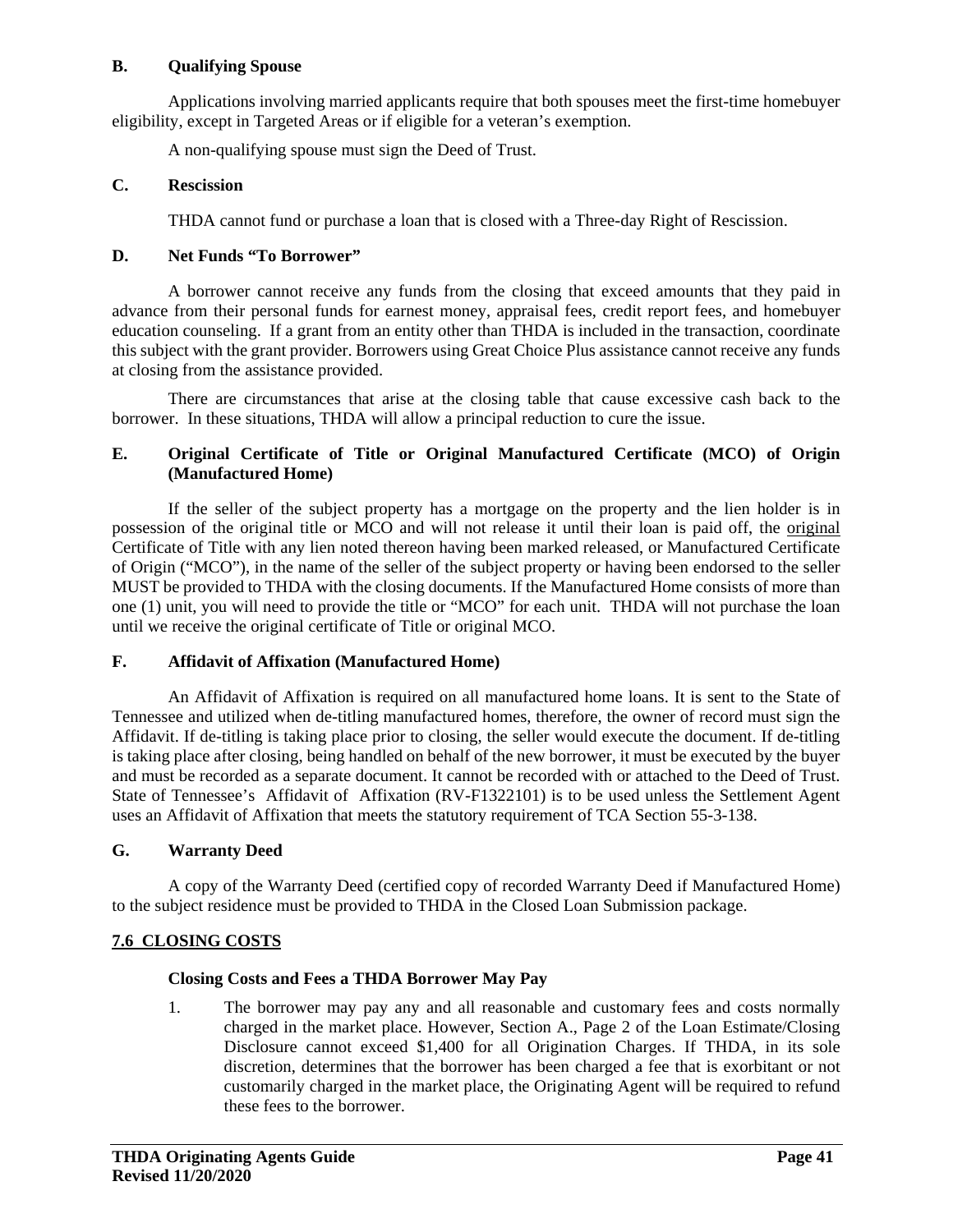# **SECTION 9: THDA FORMS AND INSTRUCTIONS**

As a result of Tax Code requirements, THDA must require certain forms. Application files or closed loan packages that do not contain fully executed THDA forms, as required, will not be accepted by THDA. These forms must be included in THDA application files and in THDA closed loan packages as indicated in this Guide. THDA forms are in addition to the typical forms utilized in the mortgage industry. These forms are to be considered part of this Guide.

THDA forms may not be altered.

THDA forms may not be distributed to a lender who is not an Originating Agent or to any other unauthorized individual or entity.

Detailed instructions for completion of each THDA form follows in the order that they are typically encountered in the lending process:

Application Affidavit HO-0450 (03/11) Veteran Exemption Application Affidavit HO-0460 (02/07) Notice to Applicants Federal Recapture Requirements HO-0448 (07/17) Seller Affidavit HO-0451 (09/99) Buyer Profile HO-0439 (02/15) Underwriting Submission Checklist HO-0549 (11/17) Affidavit of Affixation RV-F1322101 Legally Enforceable Obligation Letter HO-0476 Closed Loan Submission Checklist HO-0541 (07/19) THDA Rider HO-0440 (08/03) Request for Loan Purchase with Acknowledgement and Certification HO-0444 (02/18)

## **APPLICATION AFFIDAVIT HO-0450 (03/11)**

## **VETERAN EXEMPTION APPLICATION AFFIDAVIT HO-0460 (02/07) (If Applicable)**

The Application Affidavit or Veteran Exemption Application Affidavit (if applicable Application Affidavit must be executed by each applicant and non-qualifying spouse. The household income figure to be provided in item #4 is the maximum allowable income for the size of the applicant's household and location of property. The acquisition cost figure for Great Choice is to be provided in item #5 is the maximum THDA acquisition cost for the county in which the property is located. The original Application Affidavit or Veteran Exemption Application Affidavit is required by THDA. All changes or whiteouts must be initialed by the Applicant(s).

Each Application Affidavit or Veteran Exemption Application Affidavit, must be executed and notarized within the State of Tennessee; however, in rare circumstances, an Application Affidavit or Veteran Exemption Application Affidavit may be executed and notarized outside the State of Tennessee, such as when a person is a member of the armed forces, is stationed outside the state and is unable to be present while the application is being processed.